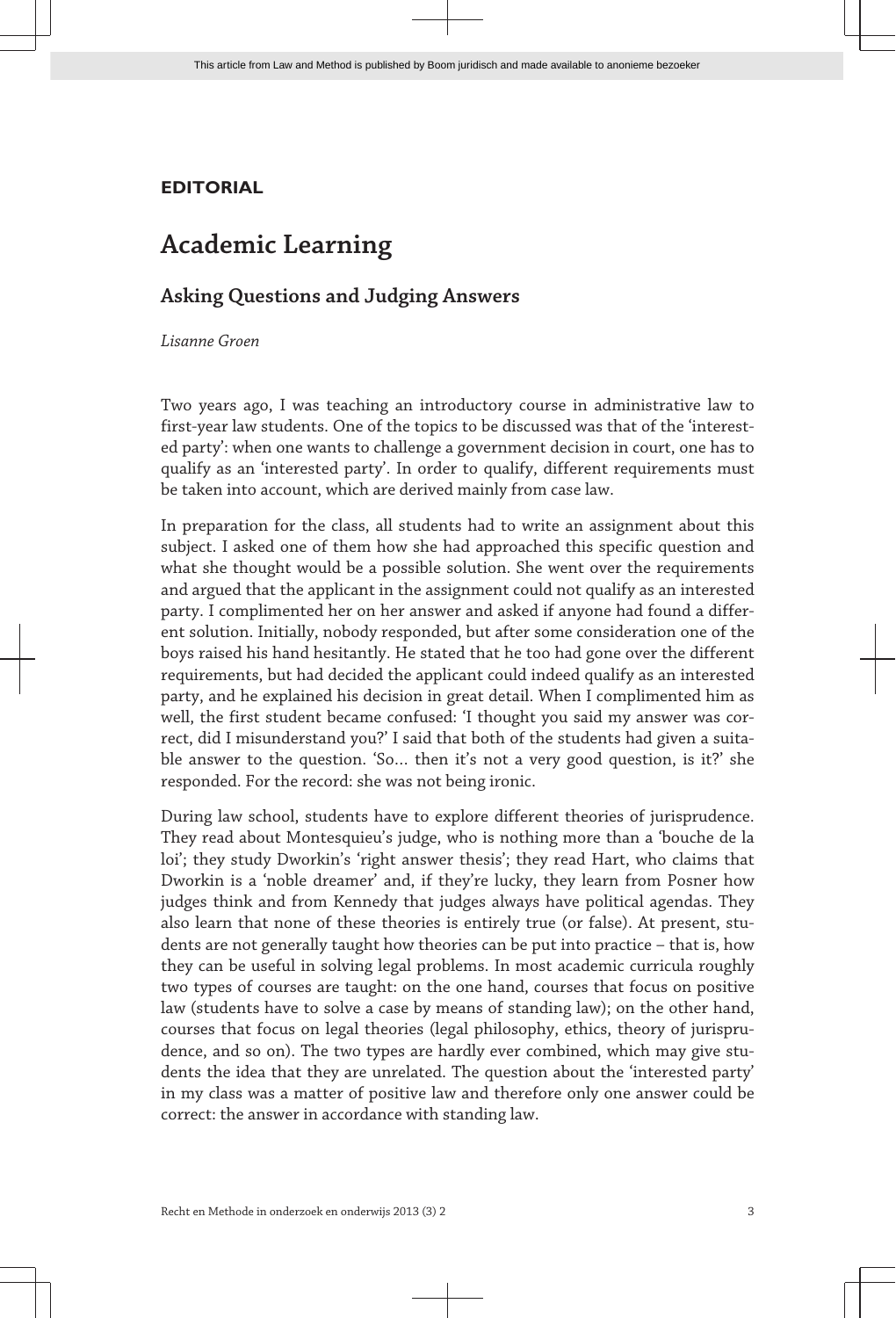Lisanne Groen

In my opinion, the student's observation concerns one of the most fundamental issues we have to teach law students: there are always several answers to legal questions. This may confuse them (especially first-year students, because they're not familiar with legal language yet), but it is an essential insight to acquire in order to become a good lawyer. However, the fact that legal issues can be resolved in different ways does not mean that all these solutions are equally suitable. It is therefore particularly important that students learn to distinguish a 'good solu‐ tion' from a 'possible solution'.

But how do we do that? This issue is all about academic learning and contains sev‐ eral suggestions to optimize legal education in addition to useful insights in academic teaching.

Sohki-Bulley also stresses the importance of a critical attitude. She links this atti‐ tude to 'curiosity' and 'self-reflection', and suggests a 'toolbox of skills' that academic teachers can use to teach their students how to be critical, while instructing them in different theories that are part of that toolbox. Methodology is thus interpreted as a way of thinking (an attitude) that always influences the way in which a specific case is approached. Sokhi-Bulley also describes a learning experi‐ ment: she asked her students to write an assignment about the same case from different perspectives, for example from a legal positivist, a feminist and a Fou‐ cauldian point of view.

While Struiksma creates a theory of dogmatic academic education as such, Van Klink and De Vries, Sokhi-Bulley, Hutchinson and Schwöbel-Patel, in short, focus on what students need to know - and how they should be taught that knowledge – to become good lawyers.

Struiksma investigates how the evolution of the application of mundane knowledge to theory design is 'emulated' in legal dogmatic education. On the basis of the 'empirical cycle' of De Groot, he distinguishes six steps by which theory development takes place: initiation by practical applications; deepening by practical application; recognition of theory design; initiation into theory design; deepening of theory design and independent theory design. Students must become aware of this theory and its development, so they can eventually improve it. That is why the different steps of the empirical cycle should be made more visible in the legal curriculum.

Van Klink and De Vries state that it is important for law students to develop a critical attitude. They introduce the idea of 'skeptical legal education', based, in part, on Oakeshott's understanding of liberal learning. Students have to judge the information they receive, and to optimize the conditions for them to be able to do so. Van Klink and De Vries identify a number of preconditions: student participation has to be emphasized in legal courses, teachers should make clear on the basis of which values they are reasoning, and present a variety of opinions, so that students will discover that legal science is a matter of debate. The result will be an interesting learning experiment that is also suitable for first-year students.